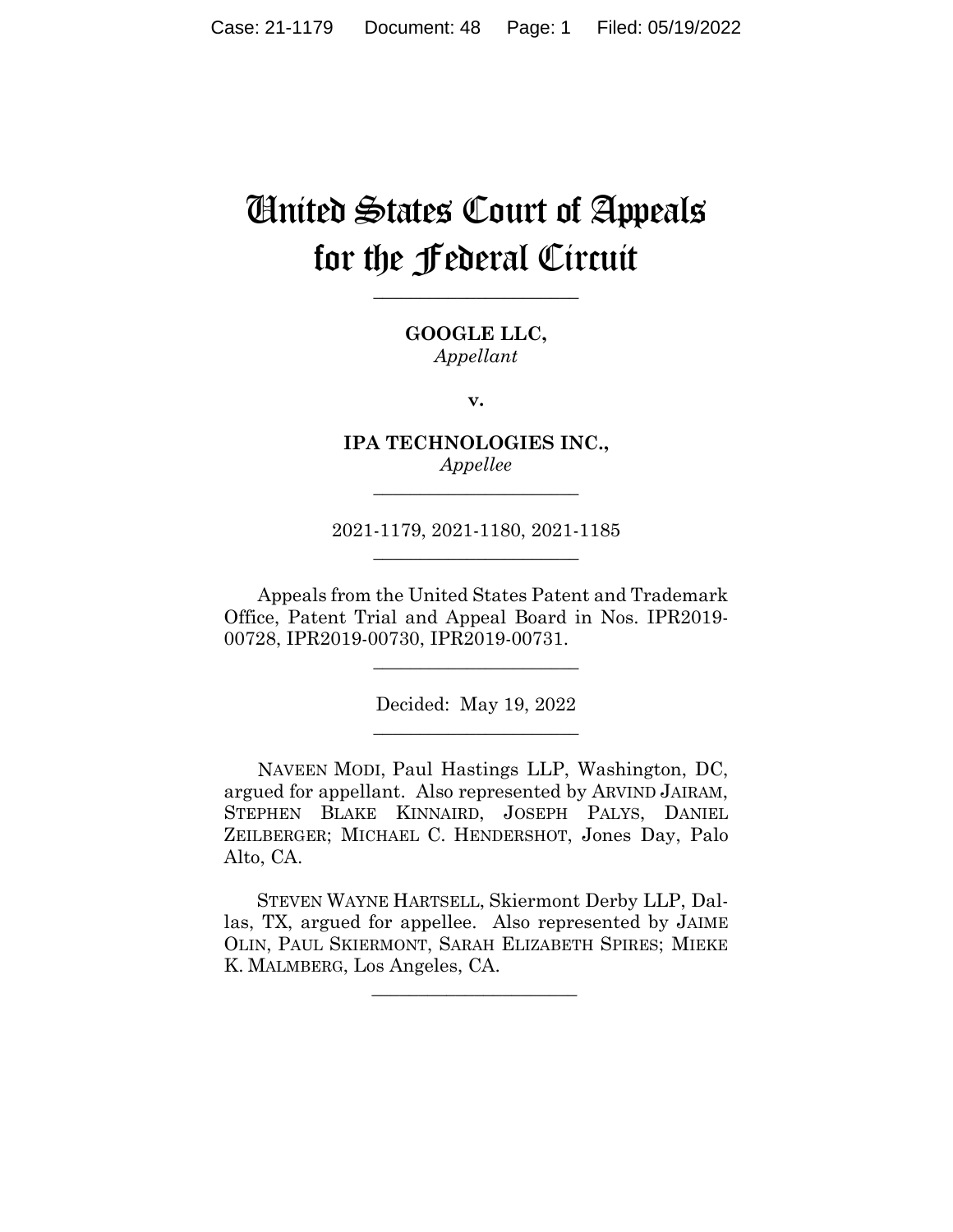# Before DYK, SCHALL, and TARANTO, *Circuit Judges*.

### Dyk, *Circuit Judge*.

Google LLC ("Google") appeals three inter partes review ("IPR") decisions of the Patent Trial and Appeal Board ("Board") concluding that Google had not shown the challenged claims in U.S. Patent Nos. 6,851,115 ("the '115 patent") and 7,069,560 ("the '560 patent") to be unpatentable. Because the Board failed to resolve fundamental testimonial conflicts in concluding that the relied-upon reference was not prior art, we vacate the decisions and remand for further proceedings consistent with this opinion.

#### **BACKGROUND**

The '115 and '560 patents relate to a "software-based architecture . . . for supporting cooperative task completion by flexible, dynamic configurations of autonomous electronic agents." J.A. 95; *see also* J.A. 131. In particular, the patents disclose that "[c]ommunications and cooperation between agents are brokered by one or more facilitators" and that "[t]he facilitators employ strategic reasoning for generating a goal satisfaction plan to fulfill arbitrarily complex goals by users and service requesting agents." J.A. 95. Both patents list David L. Martin and Adam J. Cheyer as inventors. Claim 22 of the '560 patent, which is representative for purposes of the discussion in this opinion, requires, among other things, a "facilitator agent" that performs various functions. '560 patent, col. 31, l. 61–col. 32, l. 16.

The patent applications resulting in the '115 and '560 patents were filed on January 5, 1999, and March 17, 1999 respectively. The underlying technology, known as the Open Agent Architecture ("OAA"), was conceived at SRI International ("SRI") in the 1990s. Martin, Cheyer, (both SRI employees) and a third SRI employee, Dr. Douglas B. Moran, had earlier co-authored an academic paper entitled "Building Distributed Software Systems with the Open Agent Architecture" ("the Martin reference") that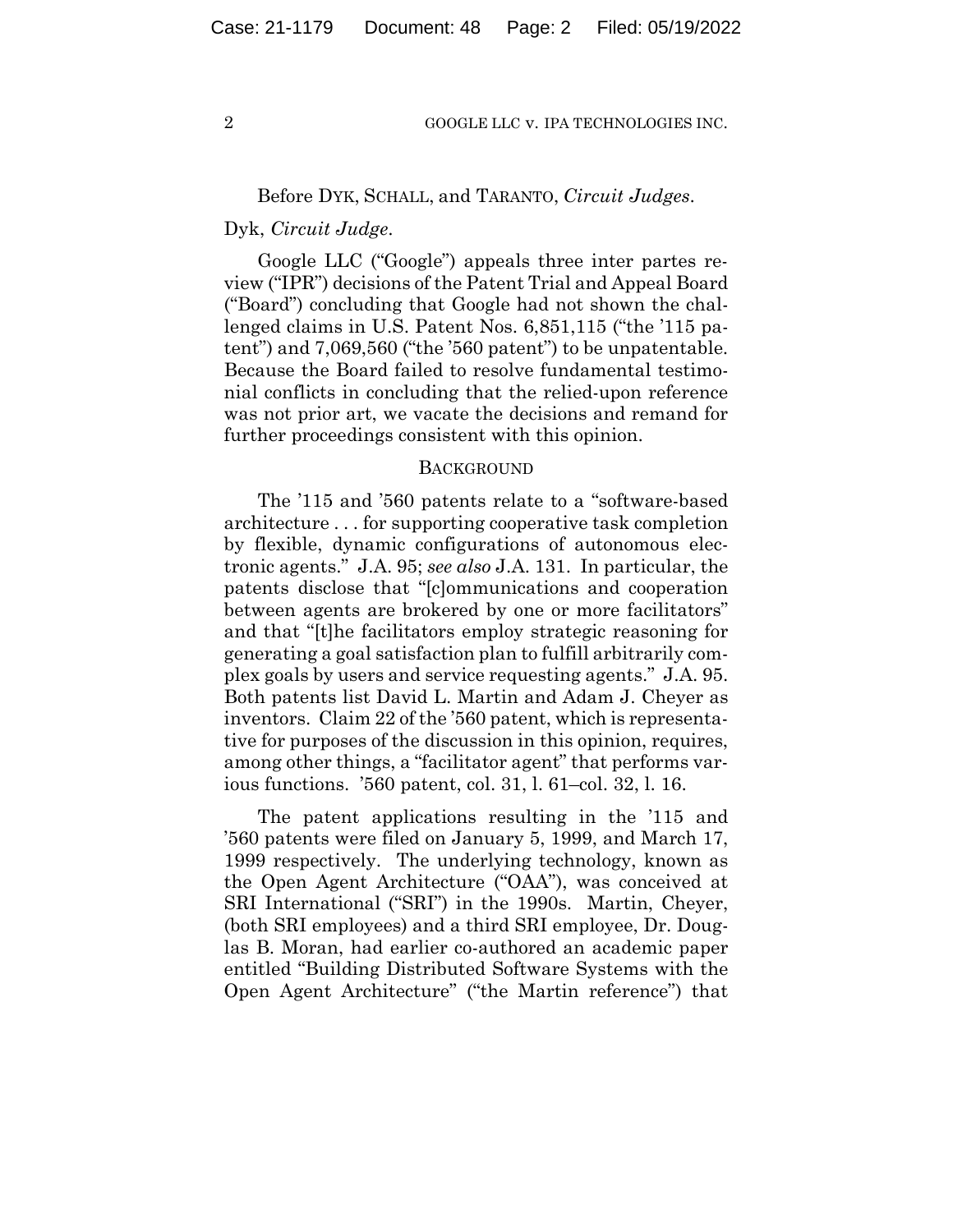#### GOOGLE LLC v. IPA TECHNOLOGIES INC.  $\overline{3}$

was published in the Proceedings of the Third International Conference on the Practical Application of Intelligent Agents and Multi-Agent Technology, which took place March 23–25, 1998. The Martin reference describes the OAA project developed at SRI and, significantly for present purposes, at least some of the technology embodied in the claims of the '115 and '560 patents.

During the prosecution of the '115 patent, various claims were rejected based on the Martin reference, which the examiner identified as being prior art. In response, SRI contested the prior art status of the reference by submitting inventor declarations by Martin and Cheyer under 37 C.F.R. § 1.132, asserting that Dr. Moran was "not a co-inventor of the subject matter described in the subject matter disclosed and claimed in the instant application[s]." J.A. 11172–75. If Dr. Moran was not a co-inventor of the Martin reference, the Martin reference was not prior art because it was made by the same inventive entity as the '115 and '560 patents and not "by others." 35 U.S.C.  $§ 102(a)$  (pre-AIA).<sup>1</sup> After receiving the declarations, the examiner withdrew the rejections based on the Martin reference and continued examining the applications. The patents were granted and ultimately assigned to appellee IPA Technologies, Inc. ("IPA").

In February 2019, Google petitioned the Board for inter partes review of various claims of the '115 and '560 patents, relying primarily on the Martin reference to argue that the claims would have been obvious. Google contended that the Martin reference was prior art as work "by others" because it described the work of an inventive entity (Martin, Cheyer and Dr. Moran) different from the inventive entity of the challenged patents (Martin and Cheyer). The Board

<sup>&</sup>lt;sup>1</sup> Because the patents at issue were filed before March 16, 2013, pre-AIA provisions apply. 35 U.S.C. § 100 (note).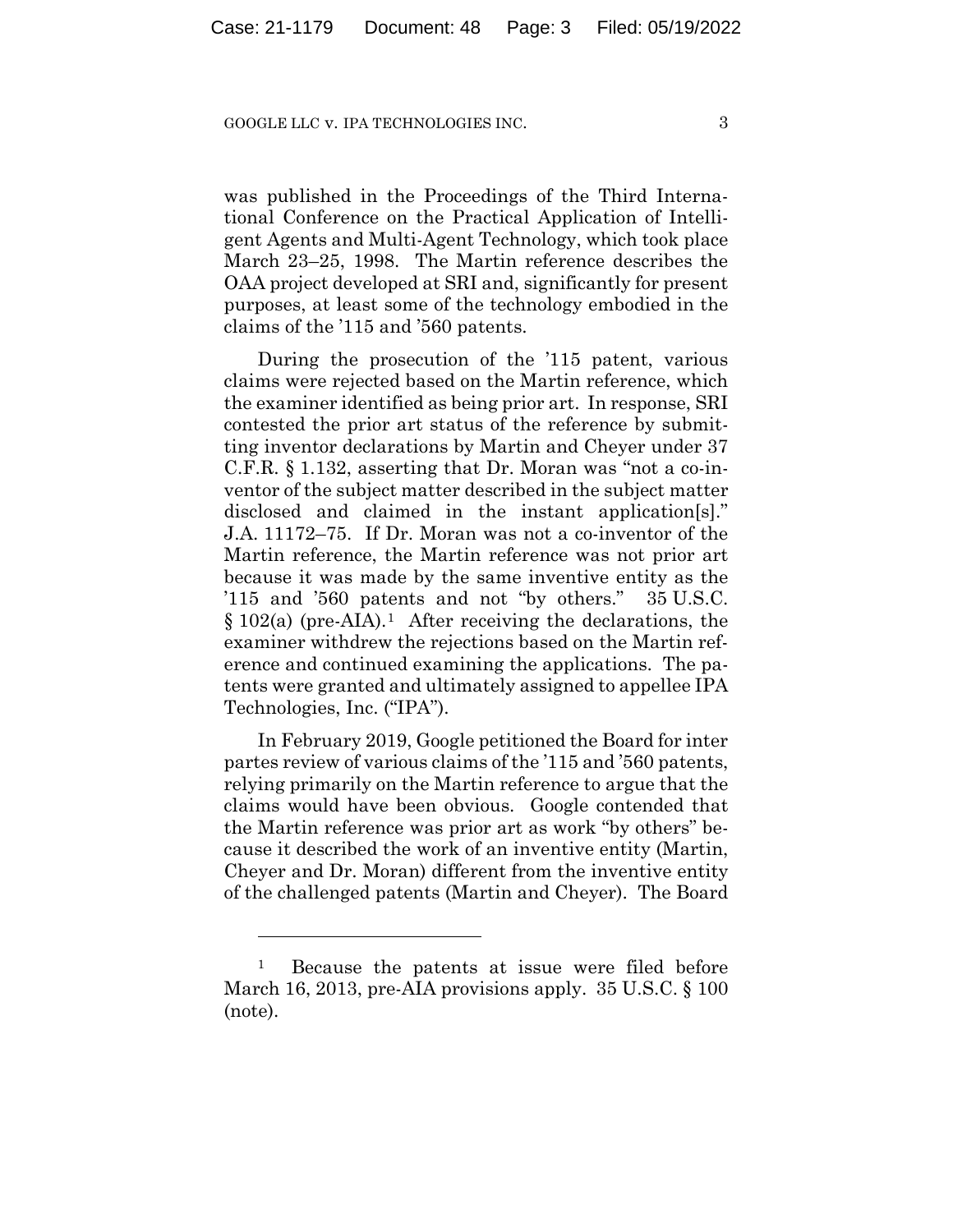instituted review but concluded after the trial proceedings that Google "ha[d] not provided sufficient support to explain how Dr. Moran's contribution [wa]s sufficient to establish he [wa]s an inventive entity with respect to the Martin reference by a preponderance of the evidence" and that Google thus failed to "establish[] that Martin was prior art under § 102(a) to the '560 Patent." J.A. 26.2 Because each of Google's grounds in its petition relied on the Martin reference, the Board concluded that Google did not establish that any of the challenged claims was unpatentable. Google appeals. We have jurisdiction under 28 U.S.C. § 1295(a)(4)(A).

#### DISCUSSION

# I

We review the Board's legal determination de novo and any underlying factual findings for substantial evidence. *Duncan Parking Techs., Inc. v. IPS Grp., Inc.*, 914 F.3d 1347, 1357 (Fed. Cir. 2019). "[W]hether a reference is a work of others for the purposes of  $\S 102(a)$  is, like that of inventorship, a question of law based on underlying facts." *Allergan, Inc. v. Apotex Inc.*, 754 F.3d 952, 969 (Fed. Cir. 2014) (citing *Ethicon, Inc. v. U.S. Surgical Corp.*, 135 F.3d 1456, 1460 (Fed. Cir. 1998)).

Joint inventors need "not physically work together or at the same time, . . . make the same type or amount of contribution, or . . . make a contribution to the subject matter of every claim of the patent." 35 U.S.C. § 116(a). A joint inventor must simply:

<sup>2</sup> Because Google's arguments regarding the prior art status of the Martin reference were the same across the three IPR proceedings and that is the sole issue on appeal, unless otherwise noted, we cite only the materials corresponding to IPR2019-728 challenging the '560 patent.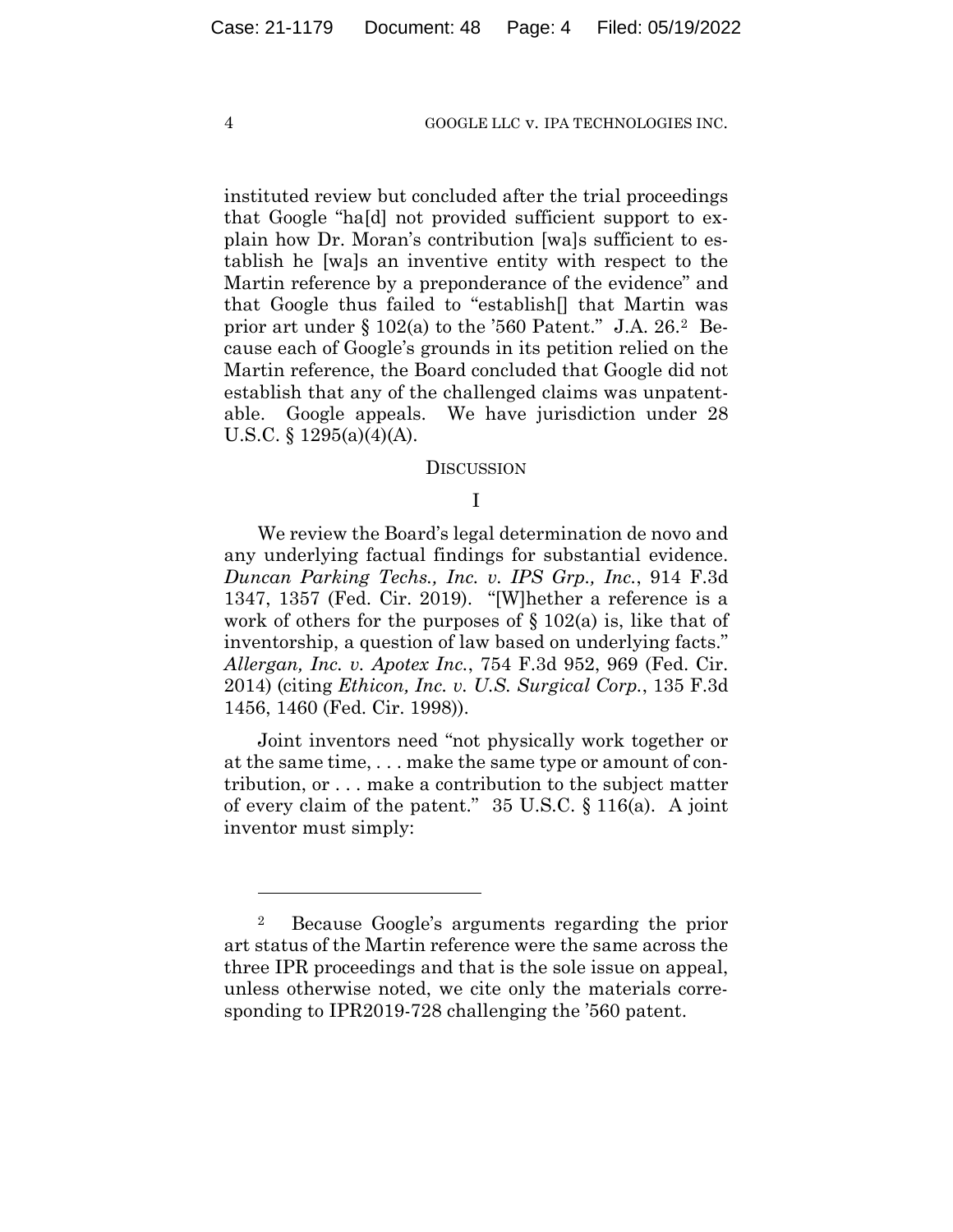(1) contribute in some significant manner to the conception or reduction to practice of the invention, (2) make a contribution to the claimed invention that is not insignificant in quality, when that contribution is measured against the dimension of the full invention, and (3) do more than merely explain to the real inventors well-known concepts and/or the current state of the art.

*In re VerHoef*, 888 F.3d 1362, 1366 (Fed. Cir. 2018) (quoting *Pannu v. Iolab Corp.*, 155 F.3d 1344, 1351 (Fed. Cir. 1998)). Accordingly, "to decide whether a reference patent is 'by another' . . . , the Board must":

(1) determine what portions of the reference patent were relied on as prior art to anticipate the claim limitations at issue, (2) evaluate the degree to which those portions were conceived 'by another,' and (3) decide whether that other person's contribution is significant enough, when measured against the full anticipating disclosure, to render him a joint inventor of the applied portions of the reference patent.

*Duncan Parking*, 914 F.3d at 1358 (quoting pre-AIA 35 U.S.C. § 102(e)).

Google argues that the Board improperly imposed a burden on Google to prove that the Martin reference has a different inventive entity than the challenged patents. In response, IPA argues that the Board correctly placed the burden on Google to show what Dr. Moran contributed to the Martin reference.

The term "burden of proof" has been used to describe two distinct concepts: the burden of persuasion and the burden of production. The burden of persuasion is "the ultimate burden assigned to a party who must prove something to a specified degree of certainty." *Tech. Licensing Corp. v. Videotek, Inc.*, 545 F.3d 1316, 1326 (Fed. Cir.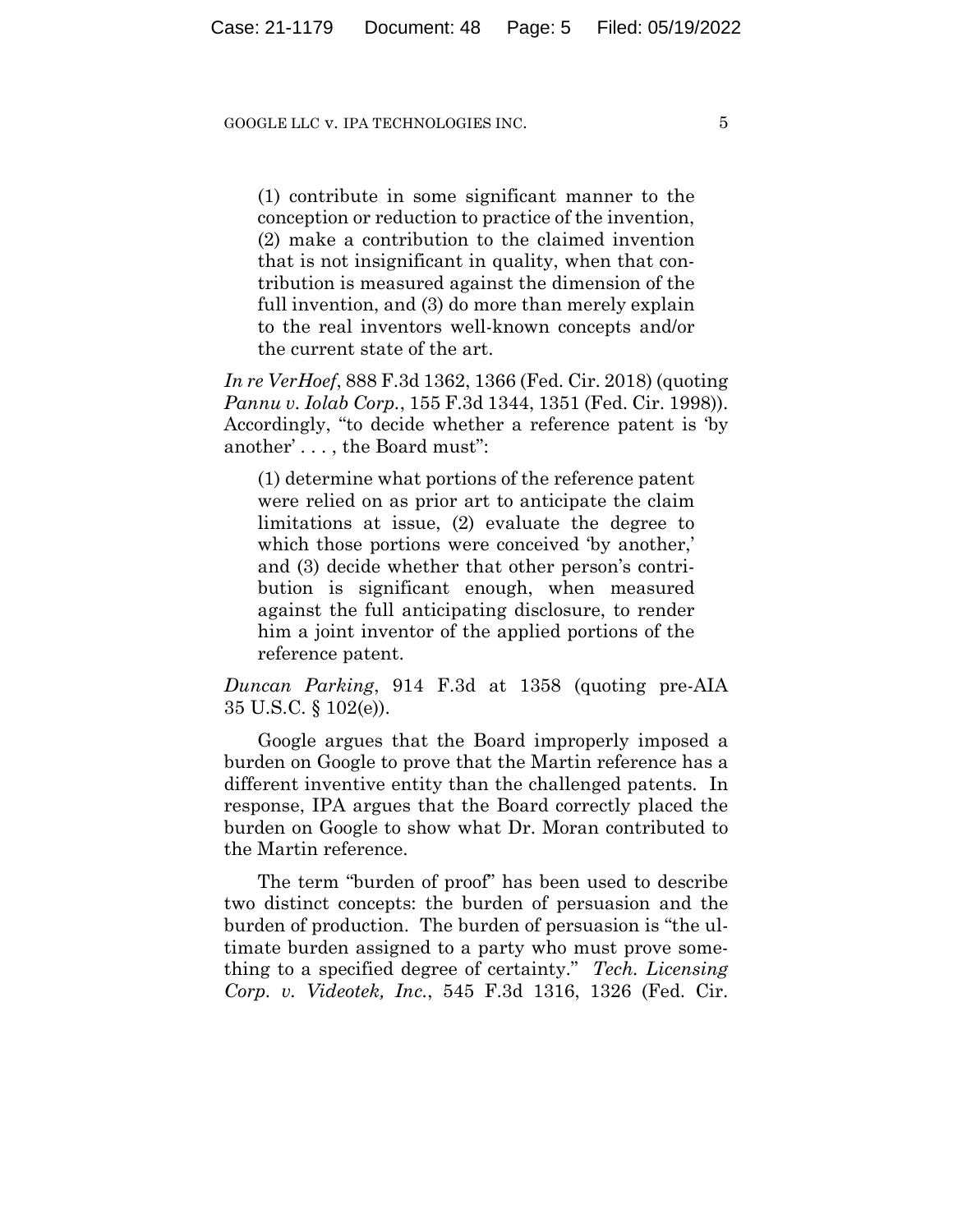2008). In an IPR, "the burden of persuasion is on the petitioner to prove 'unpatentability by a preponderance of the evidence,' and that burden never shifts to the patentee." *Dynamic Drinkware, LLC v. Nat'l Graphics, Inc.*, 800 F.3d 1375, 1378 (Fed. Cir. 2015) (quoting 35 U.S.C. § 316(e)). In contrast, the burden of production, or "going forward with evidence," is a shifting one, "the allocation of which depends on where in the process of trial the issue arises." *Id.* at 1379 (quoting *Tech. Licensing*, 545 F.3d at 1327). The burden of production may be met either by "producing additional evidence" or by "presenting persuasive argument based on new evidence or evidence already of record." *Tech. Licensing*, 545 F.3d at 1327.

With respect to the burden of production, the record contains evidence and arguments from Google and IPA in support of their respective positions on the prior art status of the Martin reference. Google, as the petitioner, had the ultimate burden of persuasion to prove unpatentability by a preponderance of the evidence and this burden never shifted. We see no error with the Board's requiring that Google establish the Martin reference was prior art "by another" by showing that Dr. Moran made a significant enough contribution to the portions relied on to invalidate the challenged patents to qualify as a joint inventor of those portions. We next address whether Google satisfied its burden.

II

Dr. Moran was the most senior computer scientist on the OAA team, worked on the OAA team for five years, authored five papers relating to OAA, and was named as a joint inventor on U.S. Patent No. 6,859,931 ("the '931 patent"), which is a continuation-in-part of the application that resulted in the '115 patent. The '931 patent claims appear to be directed at the same computer architecture as the '115 and '560 patents with an additional "bridge agent" capable of communicating with and incorporating other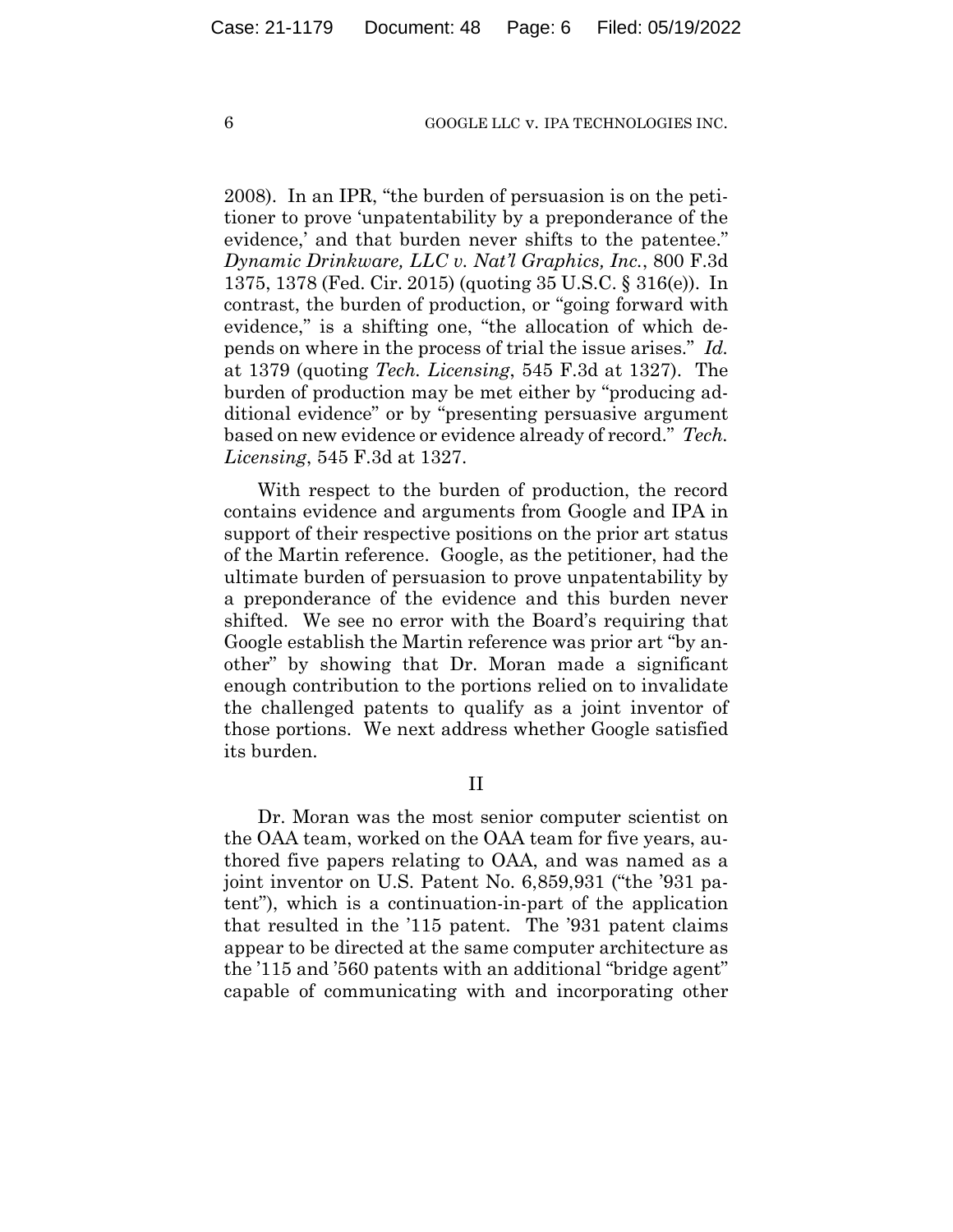distributed component systems. *E.g.*, '931 patent, col. 33, l. 4–col. 34, l. 10. Although Dr. Moran did "little programming for OAA after 1995" due to a nerve injury, he claims that he "conducted code reviews and design sessions" on top of his primary responsibility for "presentations, demonstration scenarios, funding proposals and research publications." J.A. 3665. According to Cheyer, Dr. Moran "helped solve specific problems, mostly at the application level" in the OAA project. J.A. 8790. The Board found that Dr. Moran contributed "supporting foundational concepts" to the OAA project. J.A. 17. It is evident that Dr. Moran made general technical contributions to the OAA project. But that is not the relevant inquiry. To be a joint inventor of the Martin reference, as recognized in *Duncan Parking*, he must have made an inventive contribution to the portions of the reference relied on and relevant to establishing obviousness. *See* 914 F.3d at 1358.3

Here, Google claims that the description in the Martin reference of using a facilitator is, in part, grounds for finding that the Martin reference rendered the claims obvious, and that Dr. Moran made an inventive contribution to the facilitator concept recited in the Martin reference. Specifically, Dr. Moran claimed to "play[] a significant role regarding the distributed agent-based approach, and in particular using a facilitator, as described in the [Martin reference] at

<sup>&</sup>lt;sup>3</sup> The portions of the reference being considered must be relied upon *and* relevant to establishing obviousness. Otherwise, a party challenging a patent could artificially alter the inventive entity for comparison by citing extraneous portions of a multi-inventor prior art reference, thereby making it "by others" even if the portions of the reference necessary for establishing obviousness had the same inventive entity as the challenged patent.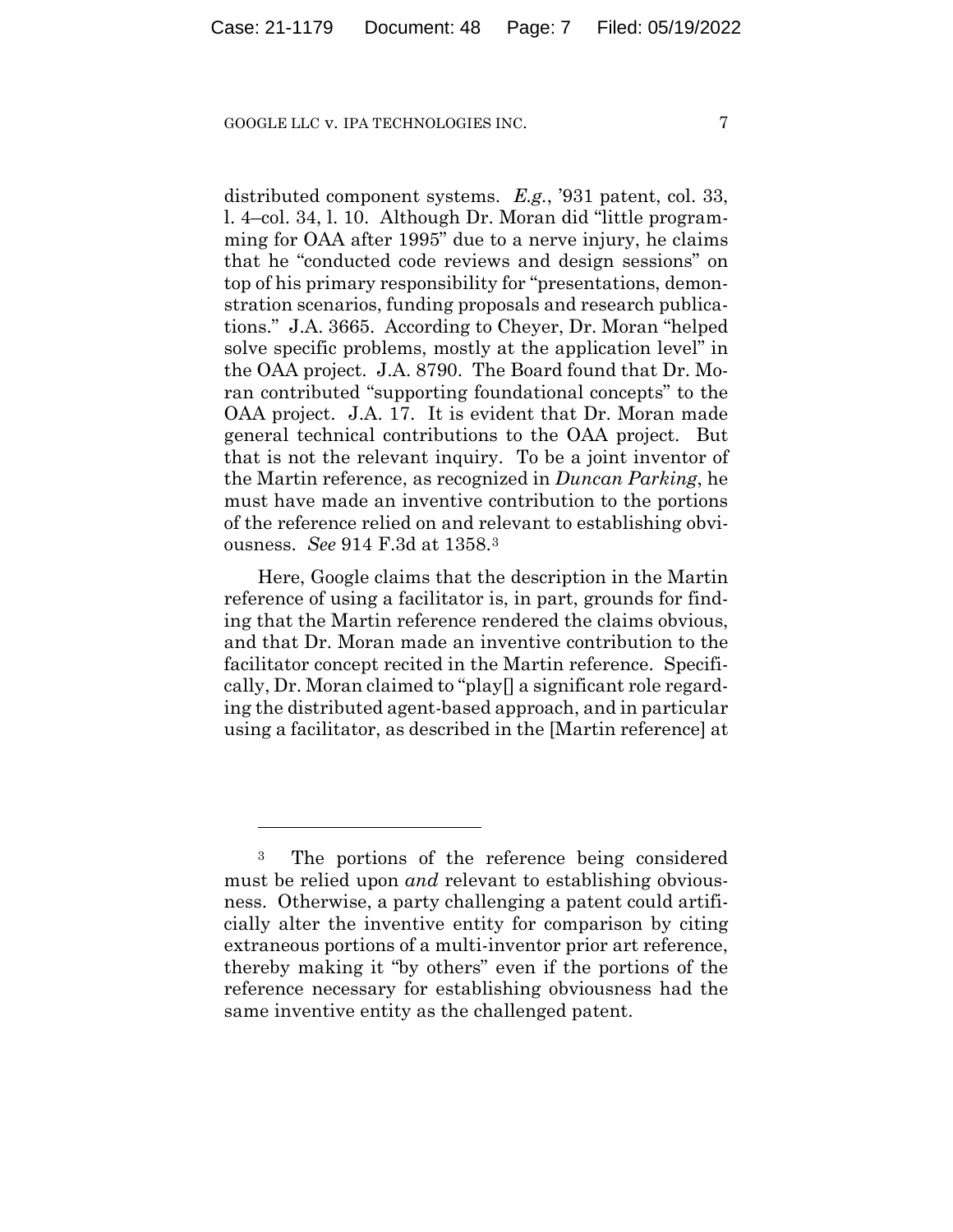Section 4 and 4.1–4.5." J.A. 3692.4 Section 4.5 of the Martin reference states:

*Facilitation* plays a central role in OAA. At its core, our notion of facilitation is similar to that proposed by Genesereth [] and others. In short, a facilitator maintains a knowledge base that records the capabilities of a collection of agents, and uses that knowledge to assist requesters and providers of services in making contact. But our notion of facilitation is also considerably stronger in three respects.

J.A. 3954 (internal citation omitted). The reference then identifies three ways in which its facilitator differs from the prior art: "transparent delegation," "handling of compound goals" via delegation, optimization, and interpretation, and using "strategies and advice given by the requesting agent." J.A. 3954–55. These concepts found

<sup>4</sup> Dr. Moran also claimed to "play[] a significant role in the approach of using recursion to decompose base goals into subgoals that were then dispatched to agents, e.g., as described in the [Martin reference] at Sections 2.5 and 4.1– 4.2." J.A. 3692. For our purposes, it is unnecessary to address this claim because a joint inventor need not contribute to every aspect of a prior art reference, but rather need only make a "contribution [] significant enough, when measured against the full anticipating disclosure, to render him a joint inventor of the applied portions of the [prior art] reference." *Duncan Parking*, 914 F.3d at 1358. If, on remand, joint inventorship is not found as to the relied-on portions of the Martin reference for the facilitator claim limitation, the Board may have to address the recursion portions of the reference, including Dr. Moran's role in those portions and what bearing those portions have on the challenged patent claims.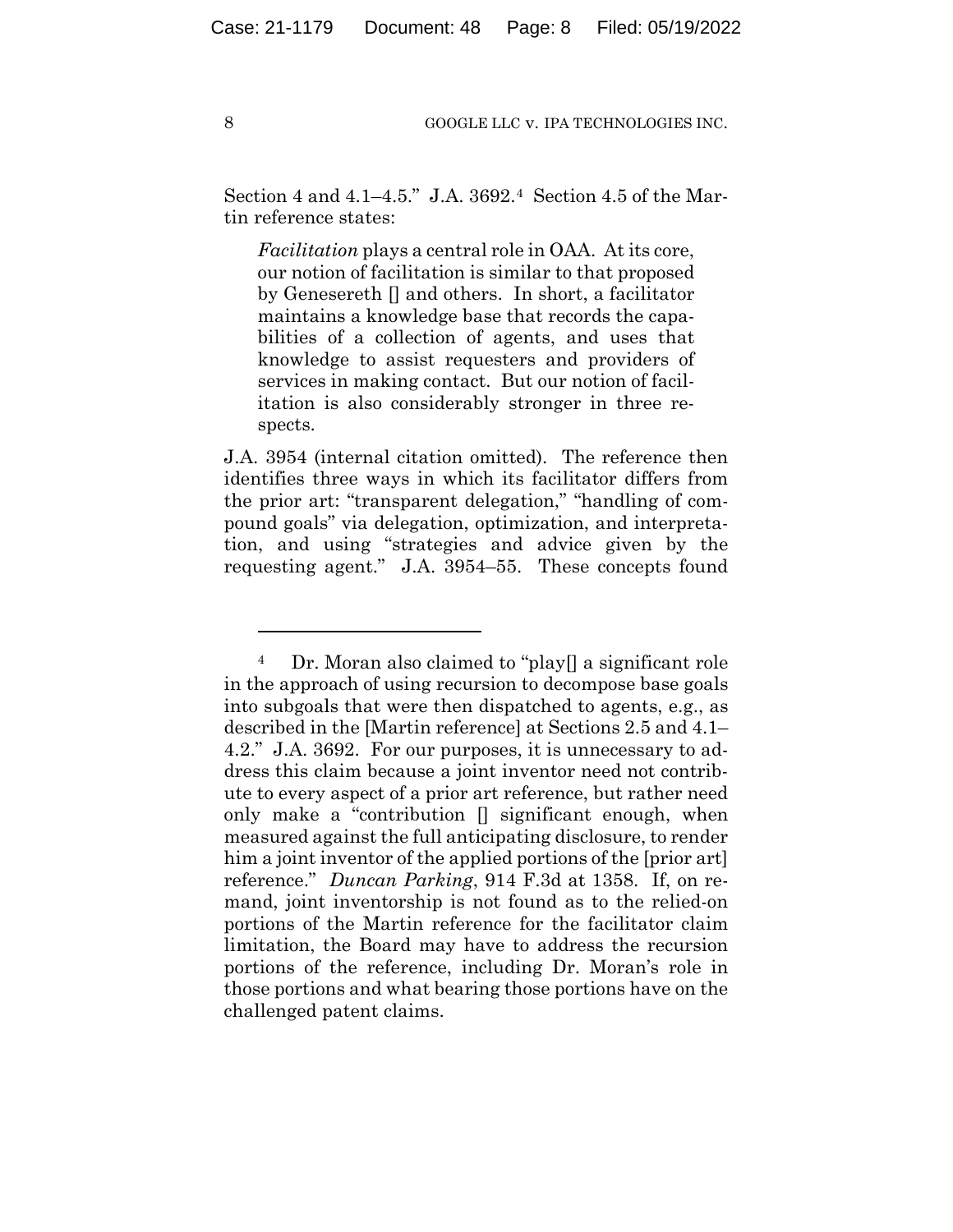their way into the specification of the '560 patent. *See* '560 patent, col. 19, ll. 14–62.

When asked about Dr. Moran's contributions to OAA, Cheyer acknowledged Dr. Moran's assistance with technical problems "at the application level" but stated that Dr. Moran did not "influenc[e] core OAA architecture or structure." J.A. 8790–91. Cheyer describes Dr. Moran's statements about "having multiple facilitator architectures and a recursive structure" as a "mischaracterization of his role" because those concepts "clearly existed before he ever became involved with the project," dating back to "the very first OAA paper." J.A. 8819–22.

Martin testified that he and Cheyer were responsible for the technical details in the Martin reference, and that Dr. Moran's role on OAA was "administrative." J.A. 8889. When presented with other articles relating to technical aspects of OAA listing Dr. Moran as an author, Martin acknowledged that Dr. Moran "may have made contributions to the technological development of either interfaces for use with OAA, agents used with OAA, or systems based on OAA" but with the caveat that these were topics that were "not necessarily part of OAA per se." J.A. 8907.

The testimony of Dr. Moran, if credited, might well establish that he was a co-inventor of the particular portions of the Martin reference relied on by Google in, and relevant to, the challenge to particular claims. However, the Board did not complete the full *Duncan* analysis. Instead, it appears to have concluded that Dr. Moran's testimony was insufficiently corroborated, "agree[ing] with Patent Owner that Dr. Moran's [claimed contributions to the Martin reference were] . . . not supported by additional evidence at trial," and that the "record lack[ed] sufficient supporting evidence to establish the contributions of Dr. Moran and Messrs. Cheyer and Martin, beyond the Rule 1.132 declarations." J.A. 22–23.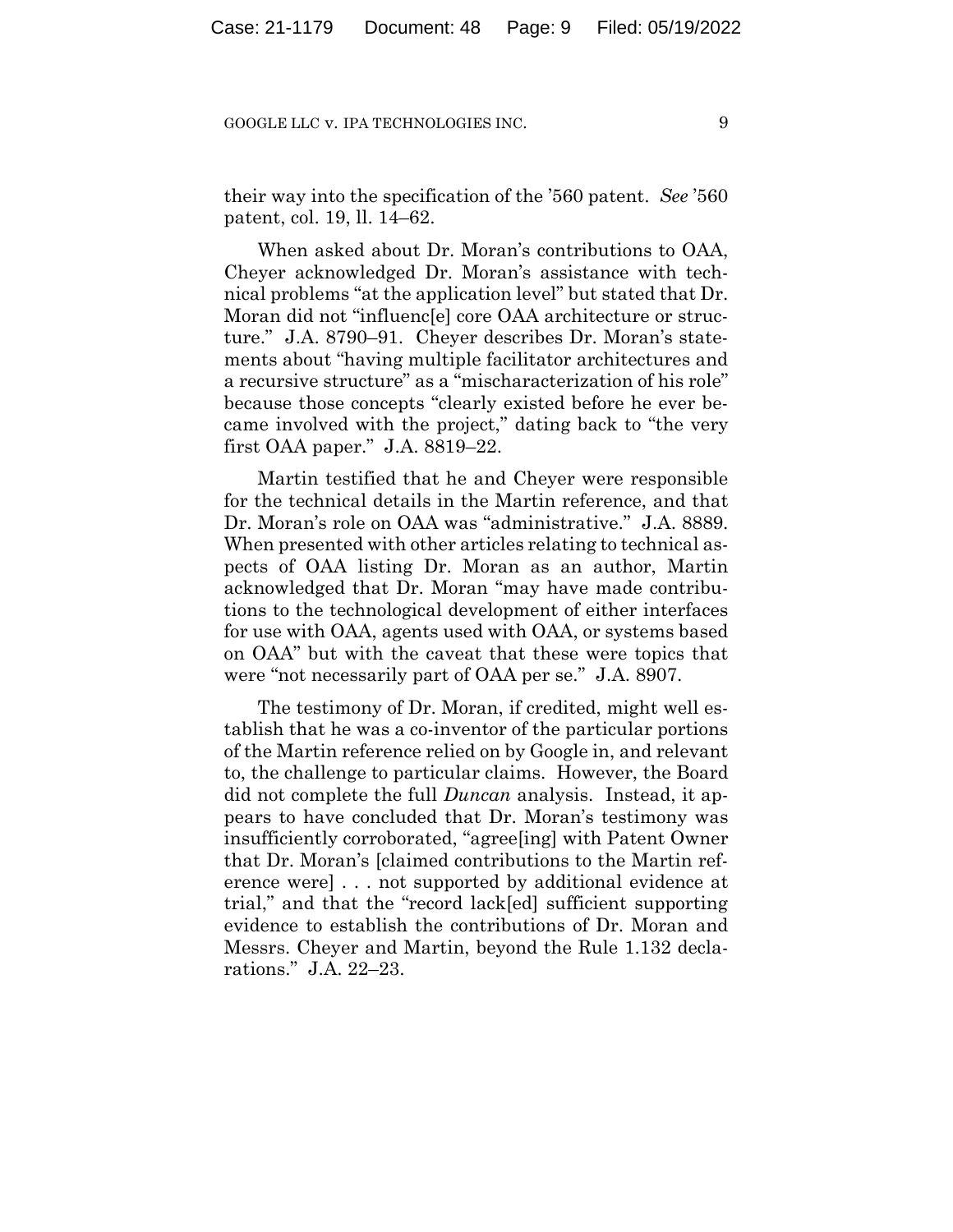Both parties appear to agree that the Board held Dr. Moran's testimony was insufficiently corroborated. Contrary to the Board's decision, the record reveals more than adequate corroboration of Dr. Moran's testimony. While the majority of corroboration cases involve issued patents, our cases have also required corroboration of testimony that an individual is an inventor of a potentially invalidating prior art reference that is not a patent. *Allergan*, 754 F.3d at 969. While "corroborating an inventor's testimony is a well-established principle in our case law" for purposes of determining inventorship, it is not the case that "an inventor must produce contemporaneous documentary evidence . . . to support his or her declaration" or that a "high degree of corroboration . . . is required across the board." *EmeraChem Holdings, LLC v. Volkswagen Grp. of Am., Inc.*, 859 F.3d 1341, 1346–47 (Fed. Cir. 2017). Although coauthorship does not presumptively make a co-author a coinventor, *e.g.*, *In re Katz*, 687 F.2d 450, 455 (CCPA 1982); *Allergan*, 754 F.3d at 969, it is significant corroborating evidence that a co-author contributed to the invention. Here, Dr. Moran's testimony as to his technical contributions was sufficiently corroborated by his being named as a co-author on the Martin reference, his role within the OAA project, Cheyer's acknowledgement of Dr. Moran's technical contributions to the OAA project, and Dr. Moran's being named on the related '931 patent.

The issue in this case was not lack of corroboration for Dr. Moran's testimony, but rather whether his testimony should ultimately be credited over Cheyer and Martin's conflicting testimony during the IPR proceedings.5 Instead of resolving the conflicts, the Board stated that it found

<sup>5</sup> The § 1.132 declarations by Martin and Cheyer, standing alone, were insufficiently focused on the *Duncan*  question to raise a fact issue. *See EmeraChem*, 859 F.3d at 1345–46.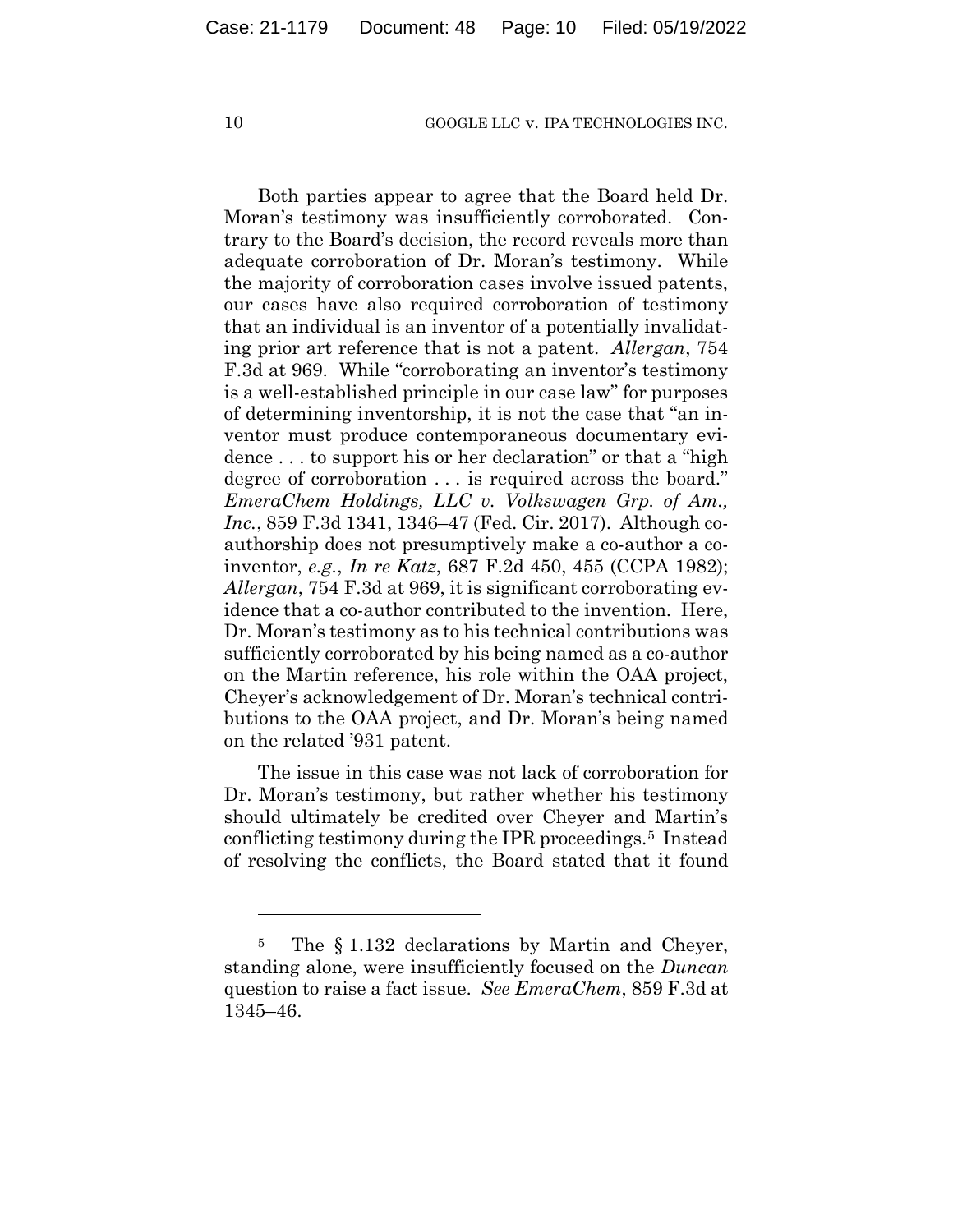"the testimony of Dr. Moran, Mr. Martin, and Mr. Cheyer credible with respect to the facts cited herein." J.A. 17 n.10; *see also* IPA Br. at 37 ("The Board found all the witnesses credible . . . ."); *id.* at 66 (The Board found that "all the witnesses, including [Dr.] Moran, were 'credible.'"). This was not a tenable position for the Board to take. The Board was required to resolve this highly relevant evidentiary conflict and make appropriate findings of fact.

## III

IPA argues that we can nonetheless affirm because it is inconsistent for Google to claim "that [Dr.] Moran allegedly contributed invalidating subject matter to the Martin [reference], yet is correctly excluded as a named inventor of the Patents-at-Issue" because "[i]f the Martin [reference] discloses the key limitations of the inventions claimed in the Patents-at-Issue and [Dr.] Moran, in fact, contributed to the inventive subject matter in the Martin [reference], then, by extension, [Dr.] Moran would have also contributed inventive subject matter to the Patents-at-Issue." IPA Br. at 46. Of course, if Dr. Moran were a joint inventor on both the Martin reference and the patents-at-issue, then the Martin reference would no longer be prior art "by another." But the named inventors on the patents, Cheyer and Martin, are presumptively "the true and only inventors." *Ethicon*, 135 F.3d at 1460. IPA cannot raise this argument as a defense without actually seeking correction of inventorship of the patents, which it has not. *See Pannu*, 155 F.3d at 1350 ("[A] patent with improper inventorship does not avoid invalidation simply because it *might* be corrected under section 256. Rather, the patentee must claim entitlement to relief under the statute and the court must give the patentee an opportunity to correct the inventorship."); *Horizon Meds. LLC v. Alkem Labs. Ltd.*, 2021 WL 5315424, at \*3 (Fed. Cir. 2021) (effort to correct